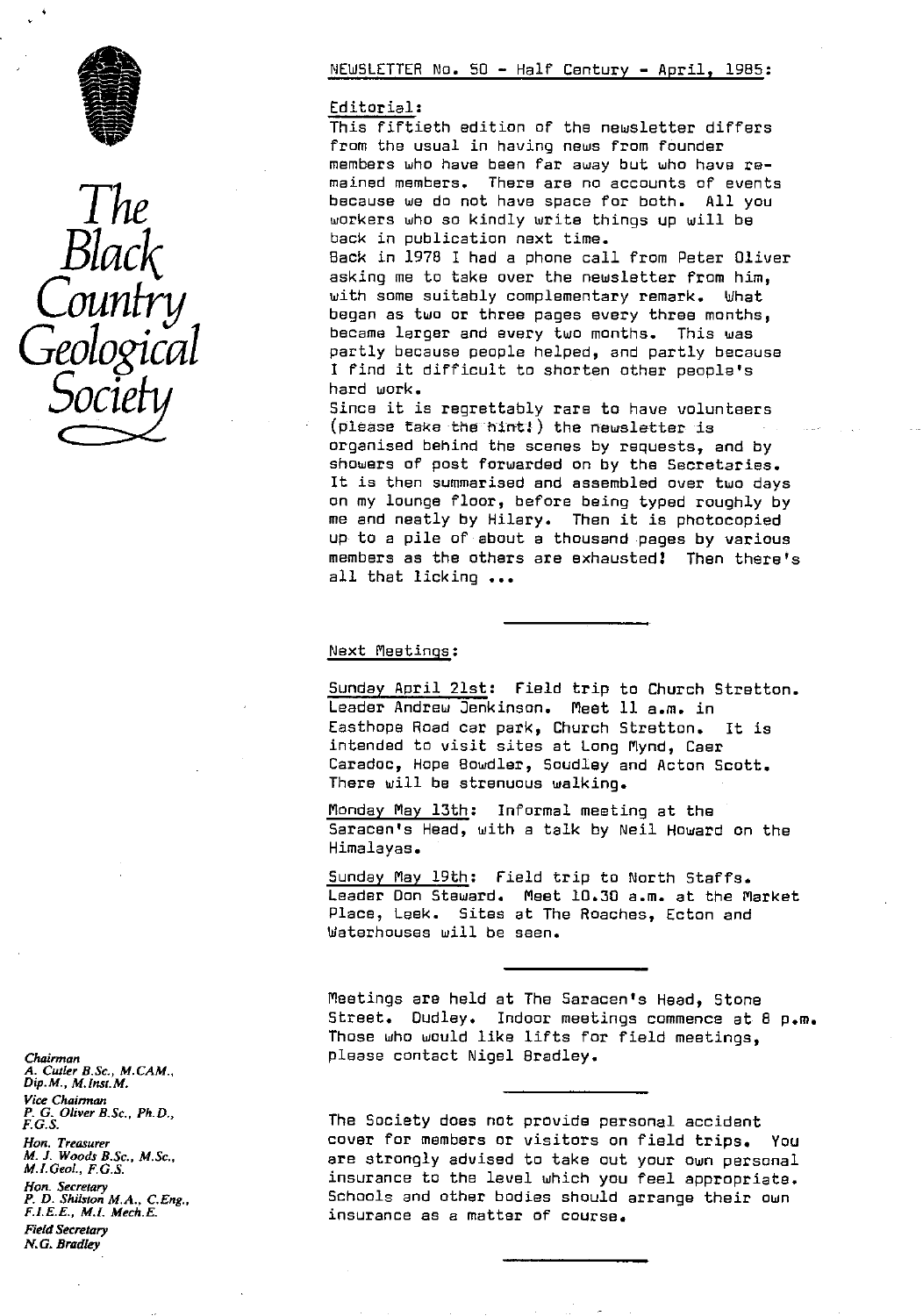#### Programme 1985 :

June 2nd,, Sunda<sup>y</sup> : Northants field trip. Leader John Hudson. Meet 10.30 a.m. at the Kings Arms, Weldon (2 miles east of Corby). This is at the junction of the old A43 and A427. HARD HATS ARE ESSENTIAL :

<mark>June 17th, Monday</mark>: Evening field trip to Wrens Nest, Dudley. Leader Paul Shilston.

June 28th, Friday: Conversazione at Dudley Museum to mark the tenth anniversary of the BCGS.

July 2nd, Tuesday: Briefing for the weekend field trip to the Lake District. At 7.30 p.m. at the Dome Laboratory, University of Birmingham.

July 5th-7th, Weekend: Field trip to the Lake District. Leader Dr. Frank Moseley. The Coniston and Ullswater areas will be visited. Youth hostel accommodation will be arranged. Total approximate cost £20. (Alternative hotel accommodation available on request). Bookings with £11.00 deposit to Nigel Bradley. To be sure of a place, please book by 30th April.

July 15th, Monday: Evening field trip to Ketley Quarry, Kingswinford. Leader Alan Cutler.

September 16th, Monday : "Geology of the Midlands", talk by Professor Donald Hawkes at the Saracen's Head.

September 19th-21st. Thurs.-Sat: Sixth Meeting of the Geological Societies of the British Isles, at Birmingham University. Details to be announced.

October 6th, Sunday: Joint field trip with Shropshire Geological Society to Cotwall End, Dudley. Leader Alan Cutler.

November 11th, Monday: "Geology and Soils", talk by Jr. Margaret Oliver at The Saracen's Head.

November 17th, Sunday: Field trip to the Lickey Hills. Leader Dr. R. Hamblin.

December 6th, Friday: AGM of the Geological Curators' Group at Dudley Town Hall, hosted by the BOGS.

December 9th, Monday: "The Eye of Faith in Geology", talk by Dr. R. Bradshaw of Bristol University, at The Saracen's Head.

Letters to the Editor:

46 Rhos Hendre, Waun Fawr, Aberystwyth, Dyfed SY23 3PU.

#### Dear Sheila,

Congratulations BCGS on your Tenth Anniversary! Is it really ten years since the happy days of the first field trip and the inaugural lecture with Professor Shotton at Dudley Museum? The sun always shone in those days, didn't it - except when we went to open-cast coal **mines** or when distinguished visiting lecturers came and we found ourselves locked out of the Museum and had to dash round in the snow looking for alternative meeting places.

From reading the recent newsheets, it seems that the Society has grown from strength to strength, and has matured considerably since those first chaotic days.

oays.<br>I seem to remember that the geology<br>Wes al wys ma was always rounded off with a pint at the Saracen's Head and a liberal sprinkling of biology! Are the old. traditions still adhered to? When I first moved to Borth I fully expected hoards of BCGS members to descend on me demanding guided tours of the local outcrops. When they didn't materialise I devoted my time to entertaining the children of caravanners on wet days or taking primary school children an rock spotting trips. These were often very productive as the tide brings in fossil echinoids and other foreigners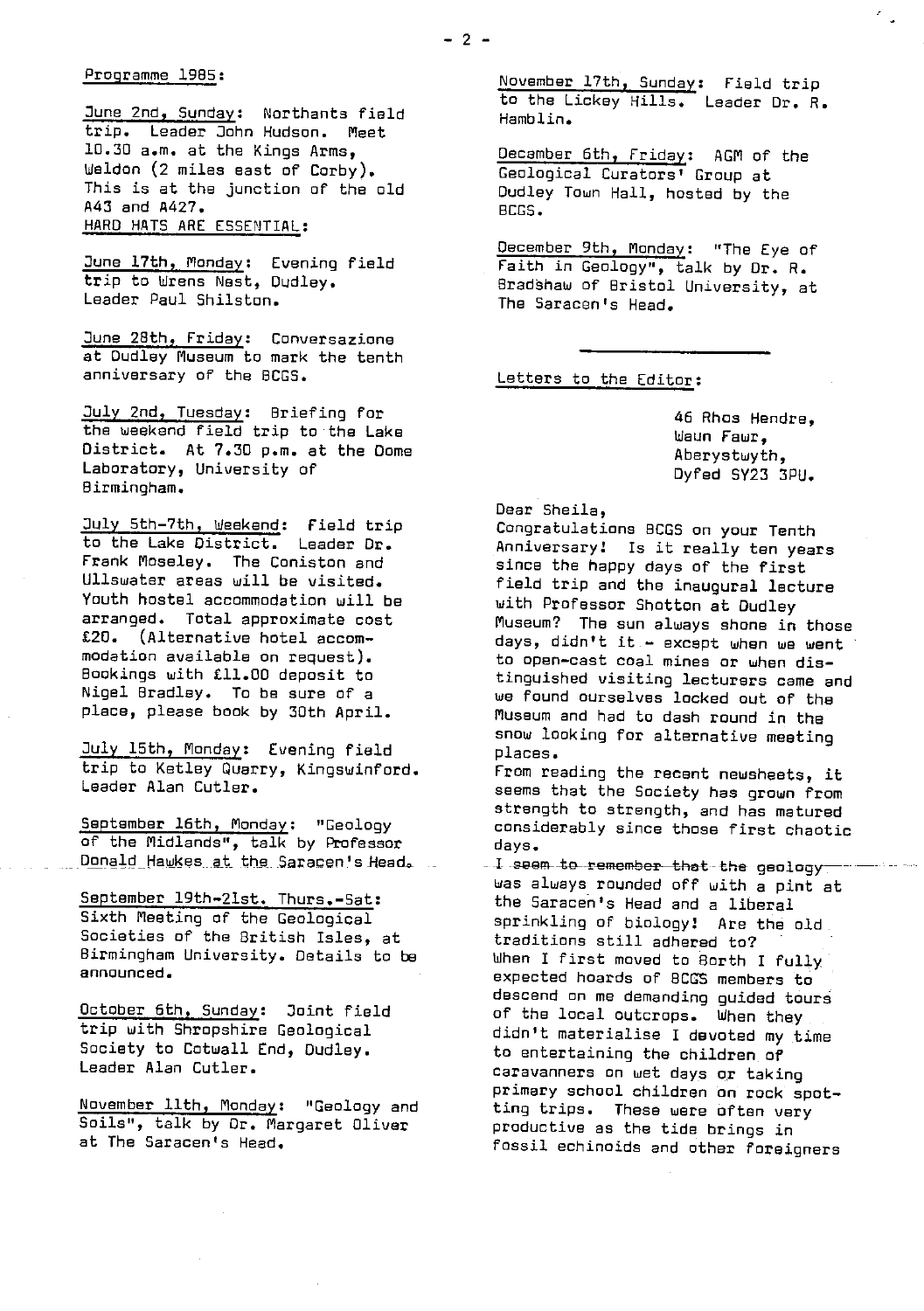from the south of England, South Wales and Ireland. In the cliffs at Borth and Clarach there are fine examples of slumping features especially cone-in-cone structures. I sent samples of these to Birmingham University to have slides made, and we were surprised to find that they were solid quartz. In fact one professor was so intrigued by this that he went off to South Africa with one of my samples in his packet. One of the best known features of Borth is its bog. This bog is the largest and most undisturbed coastal bog in Britain and one of the finest in the world. It forms an important part of the Difi National Nature Reserve. A bog is generally defined as ombrotrophic(feeding on rain) sphagnum-dominated wetland generally **less** than pH 5. Its formation is essentially due to the lack of oxygen and an acidic environment which slows down the degradation processes. The build-up of dead plant material produces a peat accumulation. The tidal patterns of the Irish Sea have led to deposition of a pebble spit forming northwards across the mouth of the Dovey estury. Salt marshes developed along the southern edge, which eventually became a reed bed. As the climate became drier it changed into a wet woodland or carr. Then about ten thousand years ago at the and of the Ice Age, the ice retreated and the level of the sea rose, drowning the woodland and raising the water table. Reed beds again covered the area and a bog formed. This sequence of events can be seen in section through the peat together with an uninterrupted vegetation record of the last 7,000 year. On the beach are the remains of the fossilised forest which was drowned when the sea level rose. The tree stumps are remarkably well preserved despite the continual onslaught of the **sea.** The sand dunes have. all the features of a miniature desert including the occasional mirage. The numerous rivers of the area

provide all the textbook features from source to estury and the River Rheidol provides one of the best

*examples of* river-capture in the British Isles.

The Rheidol valley was once a prosperous silver, lead and zinc mining area and the spoil heaps still yield a varied assortment of ores and their associated minerals. The rocks of the river bank near Parson's Bridge contain graptolites including Rastrites and Monograptus cyphus. I have recently found similar graptolitos in a small private quarry near Borth. I can find no previous record of any other fossils being found in situ near Borth though there are numerous small quarries in *the* area. All the old houses are built from local rock and most of the farms have a small quarry from which the farm house was built. I am slowly visiting as many of these as I can and I hope eventually to build up a better picture of these small but not insignificant links.

Yours sincerely, Eileen Bakawell founder member, now exiled in Aberystwyth.

PS. Thank you for a most interesting letter, Eileen. Since your days long ago as our first treasurer, you will have noticed that history has repeated itself, and we now meet at the Saracen's Head again! - Sheila.

> 49 Middlefield Lane, Hagley, Stourbridge.

Dear Sheila,

As a founder member of the BCGS I would like to congratulate the Chairman, past and present secretaries, speakers, field trip leaders and members of the past ten years for establishing this Society firmly. In the early days there was considerable concern as to whether the Society was a viable proposition and it is due to the hard work, foresight and resolution of several that it has been. During these ten years the Society has grown and established itself well in academic circles. Unfortunately I have been unable to

-3-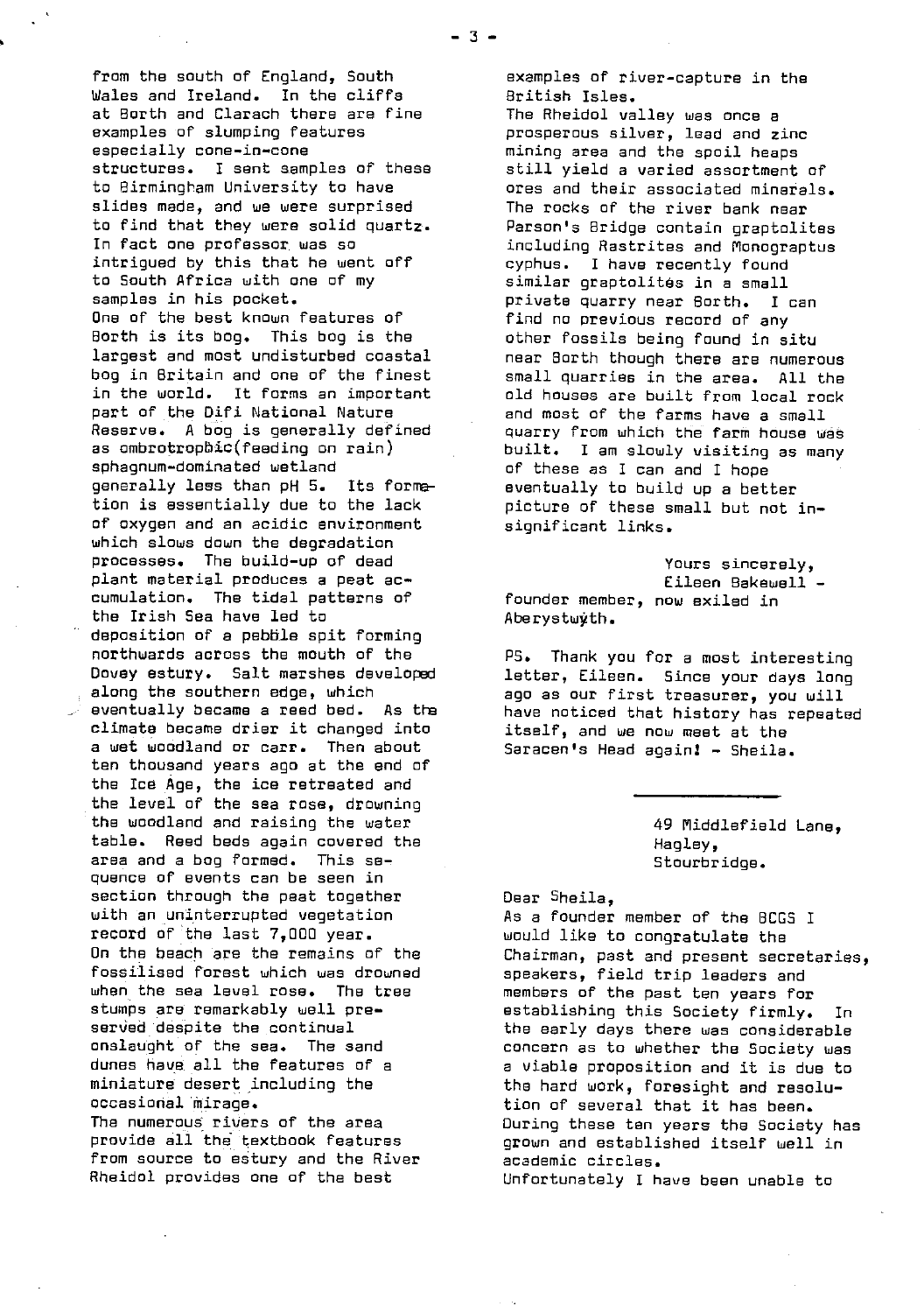attend the Society regularly over the past five years, but I have good intentions for the future. While I was doing my doctorate I had very little spare time and I wanted to spend as much as possible of it with my family. It was quite difficult to integrate a full family life with the intense and rigorous demands of research, and I was only able to do it by minimising other interests. The research that I did involved several months of field work in<br>the Wyre Forest. This was folthe Wyre Forest. lowed by exhaustive analysis of the data by computer using a variety of techniques to determine the spatial pattern of soil variation in the Wyre Forest. The final task of writing the thesis took nine months and required the most concentrated effort.

At present I am preparing some of the work for publication. Two papers have been submitted to journals, two more are in preparation and a further two to three have yet to be started. I intend to write a short summary for the newsletter in the near future. With my very best wishes for the future success of the Society,

### Yours sincerely, Margaret A. Oliver.

PS. Thank you very much, Margaret. We've missed you, but we all knew you were up to something very worthwhile, and we've been delighted to see you back again. Sheila.

We've had further good wishes from Graham Hickman in Cairo, who always seems to manage to keep in touch with home. He started his eastern high-life with a month at the Nile Hilton Hotel, and has continued it in a seventh floor roof top flat, with a view right across the Nile valley. His only worries seem to be whether the water and the lift will continue to reach the top floor!

He is having new experiences in geology, in scuba-diving off coral reefs, and in learning Arabic - Sheila.

#### From the Papers:

 $4-$ 

# $\text{Record}$   $\frac{19.2.85}{7.16}$  $\frac{1}{\sqrt{1+\frac{1}{c}}}\frac{\log \frac{1}{c}}{\log \frac{1}{c}}$



Soviet space<br>"firsts" often "firsts" make headlines.<br>Much less is Much less is known about the deepest bore-<br>hole in the

hole in the world". (Russians, like Americans, enthusiastically go for superlatives). It is being sunk in the north-west of the Soviet Union and is approaching the 12 kilometres mark, `only"- three kilometres from its ultimate depth. That, however, will not be reached

before the end of the decade.<br>The Kola Peninsula drill designed to bring samples of the earth's interior to the surface, is housed in a pvramid-shaped.tower, 64 metres high. It is crammed with electronic equipment and television cam*eras,* which monitor the progress of the heat-resistant, reduction gear turbo drill.

Soviet scientists say many concepts about the earth's structure will have to be *revised.* Initially they calculated that the temperature at a depth of l5km would be about 150 degrees centigrade. They have now found that it is above 200 degrees at 1 km, rising by 2.5<br>degrees every 100 metres, and although geo-physicists pre-dicted that basalt would be present at a depth of seven kilometres, none was found as far down as 11 km. They are also excited by their discovery of petrified micro-organisms.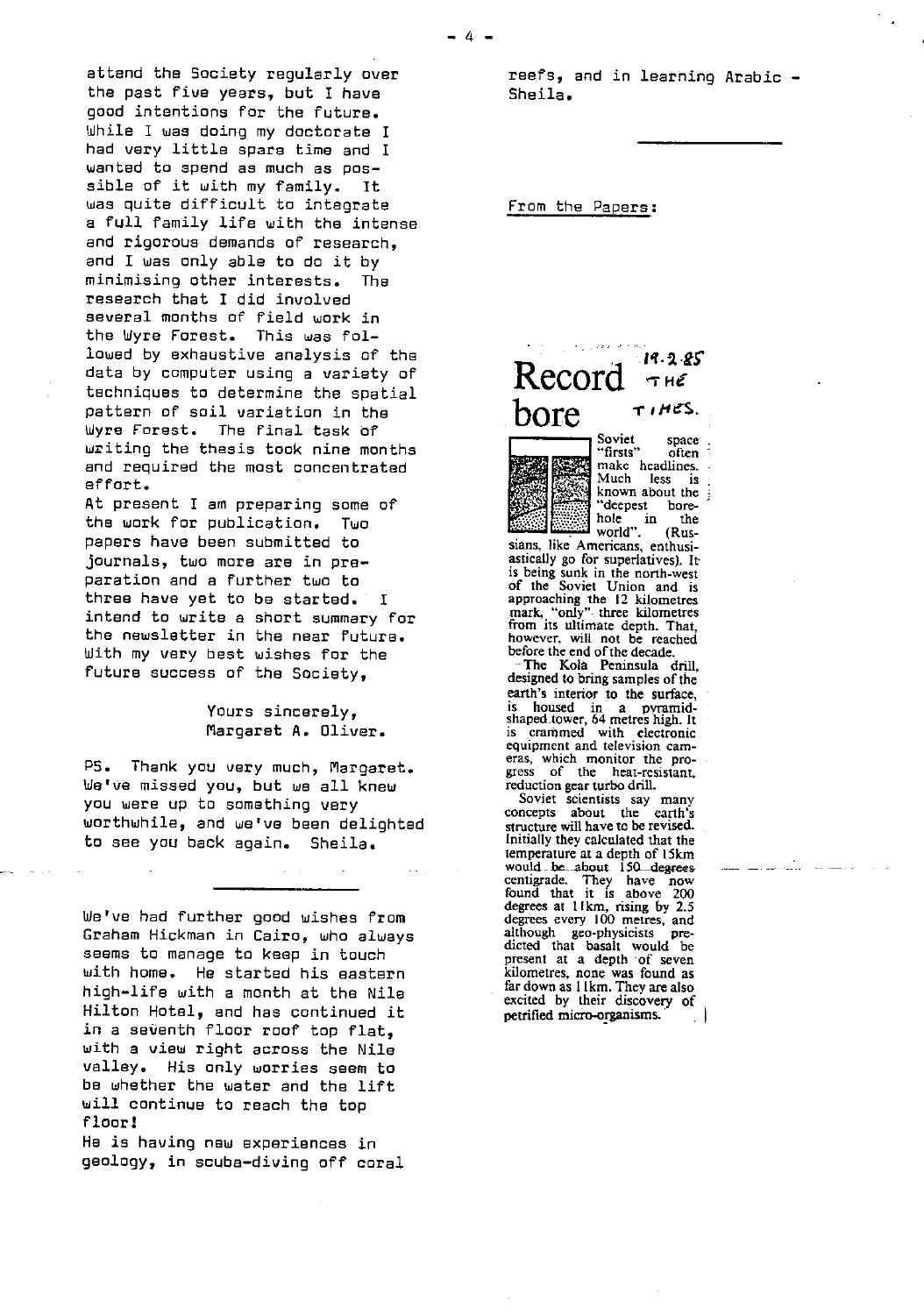$\ddot{\phantom{0}}$ 

# ^ SORE THUMB' CHELTEWAHH **GETS** A NICII

One of Cheltenham's most famous landmarks, the Devil's Chimney at. Leckhampton, is undergoing emergency repairs to save it from collapse.



The natural stone monument which sticks out like a sore thumb from the Cotswold suffered - from various **land** shifts over the years, and some adventurous youngsters have, in recent years scaled the chimney at great risk.

The work, which it is hopped will be finished<br>by Easter, involves Easter, involves drilling into the main face and inserting big steel bolts into the rock, in order to prevent any further movement.

Erosion has increased, over the years with wind and rain being the **•** principal factors as well as **subsidence** in the a**re**a, but it is hoped that emergency operation now in progress wi**ll** conserve this local enigma for many years.

# Dudley Limestone Workings : Progress Report Five:

At long last I am able to report a start on the trial infilling of a part of the workings below the Dudley Sports Centre, the main contractor for which is R.Il.Oouglas. Work commenced on site during February, and with the earlier works of exploratory drilling and the construction of a new access shaft, design and supervision fees, the total value of the scheme exceeds £1.5 millions. The local authority will receive 100% Derelict Land Grant

from the Dept. of the Environment. This trial infilling of pillar and stall workings by the injection of a "rockpaste" mixture of graded colliery waste materials with a consistency similar to that of concrete, which is to be pumped into the workings through everground pipelines and down boreholes. The trial is expected to provide important information about the general suitability of this technique to'workings within the Black Country area where infilling is considered to be the appropriate remedy.

As the trial proceeds, a range of scientific observations and studies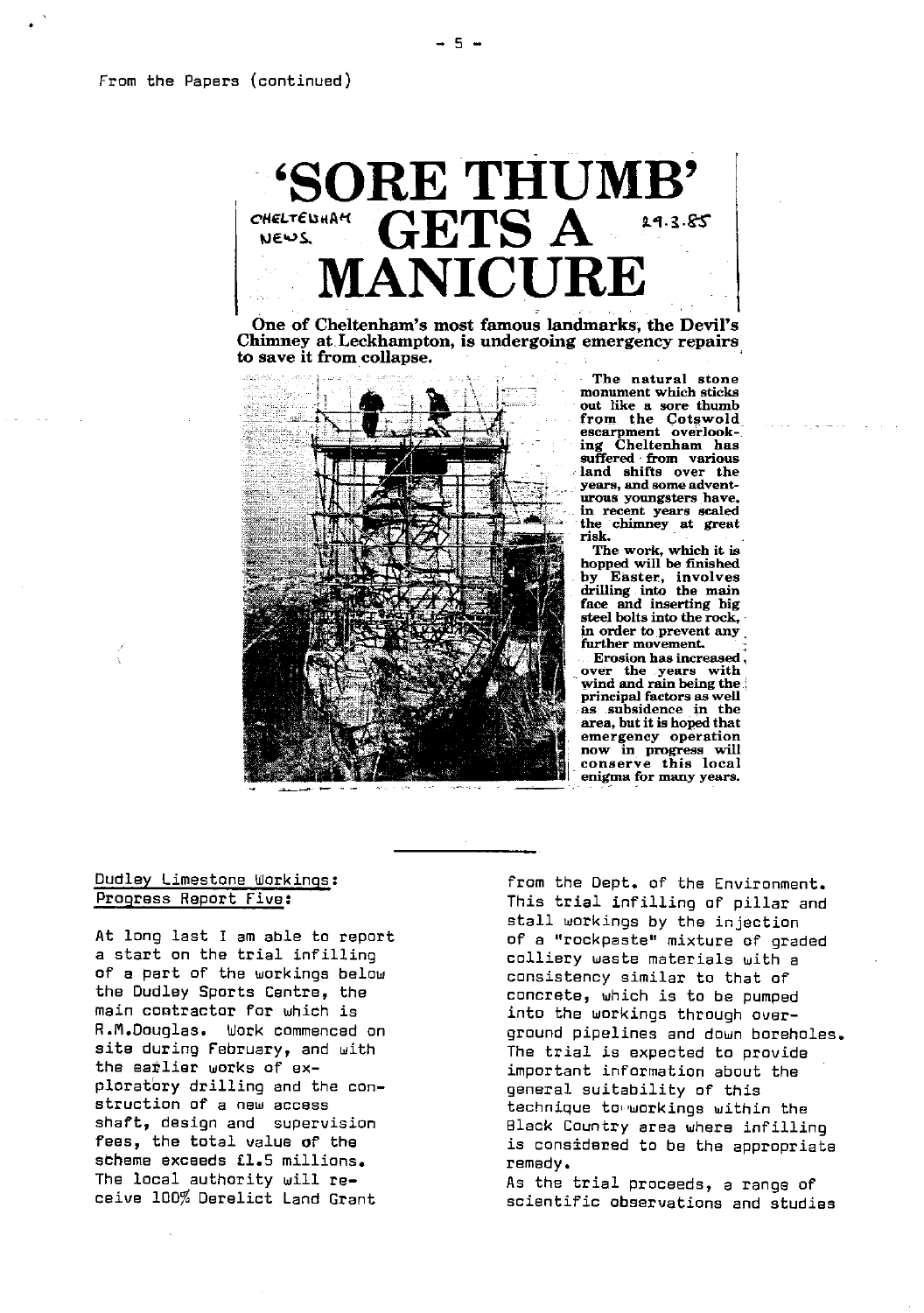will be carried out by the local authority and its consultants Owe Arup and Partners, and by the Building Research Establishment and the British Geological Survey, using a wide range of sophisticated monitoring equipment. Again with 100% Derelict Land Grant, Dudley is embarking on a comprehensive desk top study into the problems associated with the Seven Sisters Caves on Wrens Nest Hill. These studies will cover not only the technical problems and potential solutions but the wider issues of land use, tourism and recreation, and the scientific and educational value of the geological outcrops in the area.

Reports an the drill hole investigations into abandoned workings near the Black Country Museum, Guest Hospital, Castle Mill and The Broadway areas will be published over the next two or three months.

During this month it is expected that the local authority will hear what level of Derelict Land Grant will be made available by the Department of the Environment for 1985-6, to fund continuation of the investigation and treatment works in the Borough.

Alan J. R. Evans :

Welcome to new Member : Mrs. Diane Houghton - Harborne.

Committee Date - Wednesday 24th April, Park Inn, Sedgley.

Exhibition of Dinosaur Remains : Wednesbury Art Gallery, Holyhead Road, Wednesbury. From late June to early August. The collection is on tour and has been assembled from several sources, including the Isle of Wight Museum.

Shropshire Observed: Sunday July 14th

Shropshire Geological Society, Sunday July 14th. 10 a.m. at Alington Hall, Shrewsbury School. Illustrated talks, guided walks, details from Lee Dolamore, 3 Woodlands Park, Shrewsbury.

# Geology of Non-metallics :

New book for economic geologists and mining engineers, bringing together much previously scattered informtion. £34.50. Metal Bulletin PLC, Metal House, Park Terrace, Worcester Park, Surrey, KT4 7HY.

#### Tertiary Research:

Quarterly journal US Dollar 17.00.. E. J. Brill Publishers, PO Box 9000 2300 PA Leiden, The Netherlands.

Earth Science booklist from Allen and Unwin received. Includes books on economic and petroleum geology, petrology, oceanography, palaeontology, Quaternary studies and soils. PO Box 18, Park Lane, Hemel Hempstead, Herts. HP2 4TE.

Industrial Minerals. Monthly journal €67.00 per year. From Metal Bulletin Journals, Park House, Park Terrace, Worcester Park, Surrey KT4 7HY.

# Courses for the Public:

- 1. Losehill Hall, Castleton, Derbyshire S30 2WB. July 20-27th. Minerals, rocks and fossils. €125.00 and VAT. Also activity holidays for all - similar prices..\_\_
- 2. University of Birmingham. June 8-9th. Geology of the Llangollen area. At Bridge Hotel, Llangollen. €11 tuition £15 hotel. Tuition fee to **Miss** E. Bartlett, Mason Croft, Church Street, Stratford-upon-Avon, CV37 6HP. Tel: 66961.

Geology of Llandrindod-Builth Wells area. June 15-16th. Tuition €I1. List of Hotels. Fee to Miss E. Bartlett above.

3. Geology of the Grampian Region: